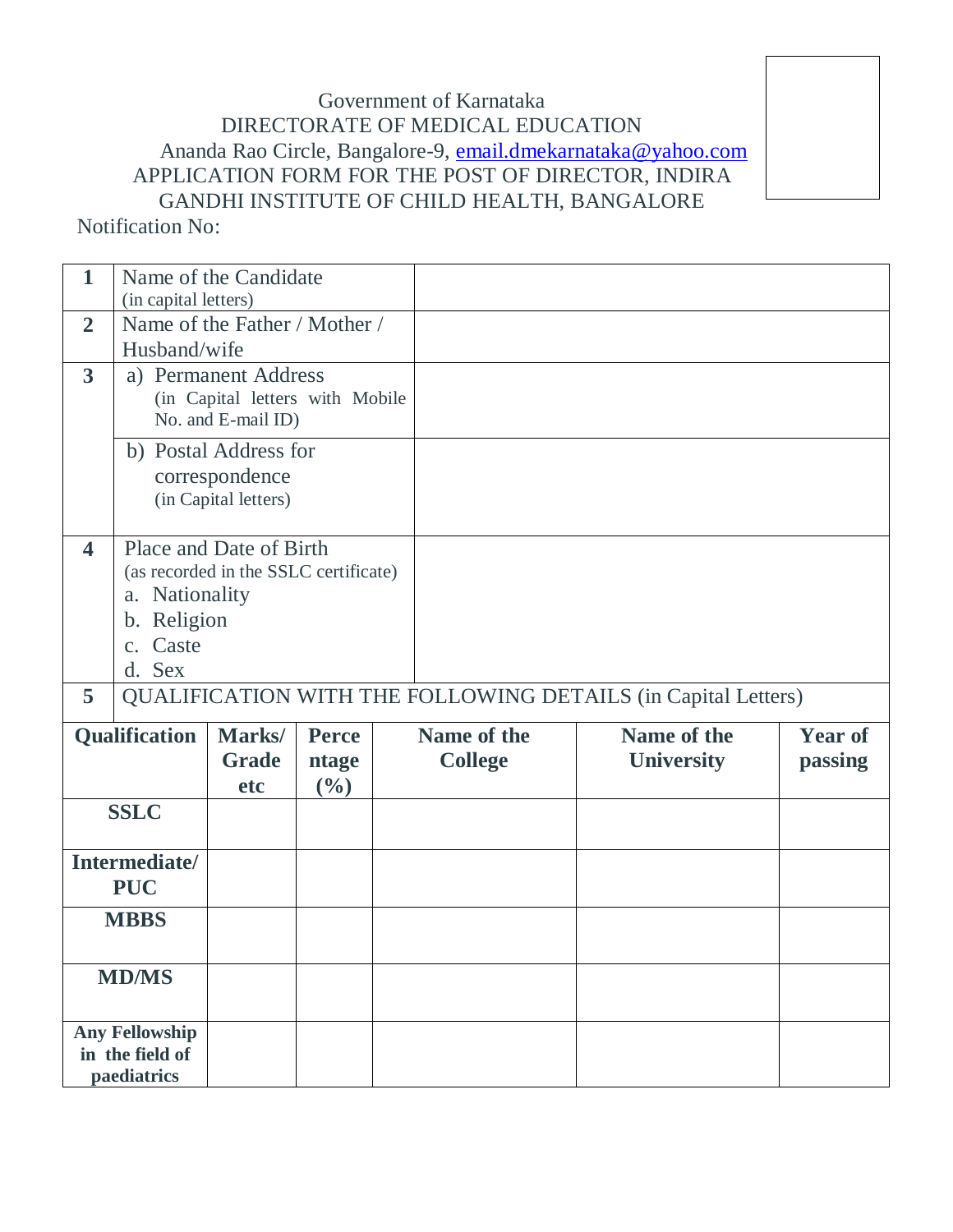| Any<br>superspeciality<br>qualification in<br>the field of<br>paediatrics |                                                                                                                                                                              |  |                                           |  |                          |  |                                    |  |                           |  |
|---------------------------------------------------------------------------|------------------------------------------------------------------------------------------------------------------------------------------------------------------------------|--|-------------------------------------------|--|--------------------------|--|------------------------------------|--|---------------------------|--|
|                                                                           |                                                                                                                                                                              |  |                                           |  |                          |  |                                    |  |                           |  |
|                                                                           |                                                                                                                                                                              |  |                                           |  |                          |  |                                    |  |                           |  |
|                                                                           |                                                                                                                                                                              |  |                                           |  |                          |  |                                    |  |                           |  |
| 6                                                                         | Particulars of registration with Medical<br>Council of India/State Medical<br>Council<br>(registration should be for both UG and other<br>qualification) to be furnished     |  |                                           |  |                          |  |                                    |  |                           |  |
| $\overline{7}$                                                            |                                                                                                                                                                              |  | <b>EXPERIENCE</b> (In Capital letters)    |  |                          |  |                                    |  |                           |  |
| Designation                                                               |                                                                                                                                                                              |  | Period<br>(DD/MM/YY)<br>From<br><b>To</b> |  | Total<br>No. of<br>Years |  | Name of<br>College<br>/Institution |  | Name of the<br>University |  |
| Lecturer/Assistant<br>Professor                                           |                                                                                                                                                                              |  |                                           |  |                          |  |                                    |  |                           |  |
| <b>Assistant Professor</b>                                                |                                                                                                                                                                              |  |                                           |  |                          |  |                                    |  |                           |  |
| <b>Associate Professor</b>                                                |                                                                                                                                                                              |  |                                           |  |                          |  |                                    |  |                           |  |
| Professor                                                                 |                                                                                                                                                                              |  |                                           |  |                          |  |                                    |  |                           |  |
| Professor& HOD                                                            |                                                                                                                                                                              |  |                                           |  |                          |  |                                    |  |                           |  |
| 8<br><b>(a)</b>                                                           | Present status of employment<br>(State or Central Govt. or Autonomous<br>Institutions/Private Education Institution<br>/Self employed/others please specified)<br>In-service |  |                                           |  |                          |  |                                    |  |                           |  |
|                                                                           | I. Place of working                                                                                                                                                          |  |                                           |  |                          |  |                                    |  |                           |  |
| 9                                                                         | Other information /<br>Achievement                                                                                                                                           |  |                                           |  |                          |  |                                    |  |                           |  |